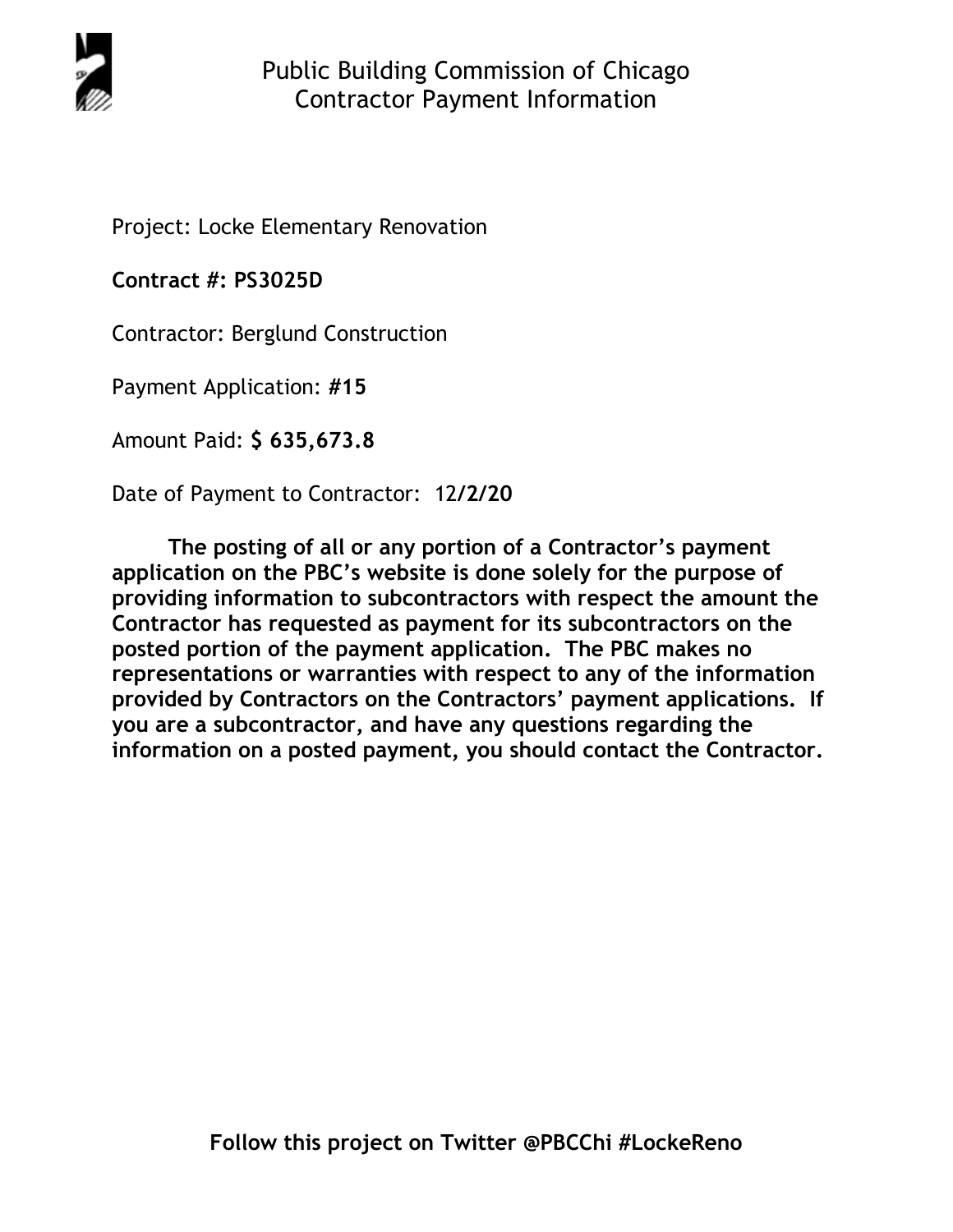### PUBLIC BUILDING COMMISSION OF CHICAGO EXHIBIT S CERTIFICATE OF ARCHITECT . ENGINEER

| DATF <sup>.</sup>    | 10/22/2020                             |    |            |
|----------------------|----------------------------------------|----|------------|
| <b>PROJECT</b>       | <b>CPS Locke Elementary Renovation</b> |    |            |
| Pay Application No.: | 15                                     |    |            |
| For the Period:      | 10/1/2020                              | to | 10/31/2020 |
| Contract No.:        | <b>PS3025D</b>                         |    |            |

Contract No.:

In accordance with Resolution No. 1, adopted by the Public Building Commission of Chicago on 1, 1, relating to the \$ issued by the Public Building Commission of Chicago for the financing of this project (and all terms used herein shall have the same meaning as in said Resolution), I hereby certify to the Commission and to its Trustee, that:

- 1. Obligations in the amounts stated herein have been incurred by the Commission and that each item thereof is a proper charge against the Construction Account and has not been paid; and
- 2. No amount hereby approved for payment upon any contract will, when added to all amounts previously paid upon such contract, exceed gO% of current estimates approved by the Architect - Engineer until the aggregate amount of payments withheld equals 5% of the Contract Price (said retained funds being payable as set forth in said Resolution).

| THE CONTRACTOR:                                                          | <b>Berglund Construction</b><br>111 E. Wacker Drive, Suite 2450, Chicago, IL 60601 |                                |               |
|--------------------------------------------------------------------------|------------------------------------------------------------------------------------|--------------------------------|---------------|
| <b>FOR:</b><br><b>General Construction Services</b>                      |                                                                                    |                                |               |
| is now entitied to the sum of:                                           |                                                                                    | 635,673.80                     |               |
| <b>ORIGINAL CONTRACTOR PRICE</b>                                         | \$24,160,000.00                                                                    |                                |               |
| <b>ADDITIONS</b>                                                         | \$0.00                                                                             |                                |               |
| <b>IDEDUCTIONS</b>                                                       | \$0.00                                                                             |                                |               |
| <b>NET ADDITION OR DEDUCTION</b>                                         | \$0.00                                                                             |                                |               |
| <b>ADJUSTED CONTRACT PRICE</b>                                           | \$24,160,000.00                                                                    |                                |               |
|                                                                          |                                                                                    |                                |               |
| <b>TOTAL AMOUNT EARNED</b>                                               |                                                                                    |                                |               |
|                                                                          |                                                                                    | \$<br>$\overline{\mathbf{s}}$  | 20,363,373.85 |
| <b>TOTAL RETENTION</b>                                                   |                                                                                    |                                | 1.098.373.27  |
| a) Reserve Withheld @ 10% of Total Amount Earned.                        |                                                                                    |                                |               |
| but Not to Exceed 5% of Contract Price<br>b) Liens and Other Withholding |                                                                                    | 1,098,373.27<br><u>s</u><br>£. |               |
|                                                                          |                                                                                    |                                |               |
| c) Liquidated Damages Withheld                                           |                                                                                    | $\mathbf{s}$                   |               |
| <b>TOTAL PAID TO DATE (Include this Payment)</b>                         |                                                                                    |                                | 19,265,000.58 |
| <b>LESS: AMOUNT PREVIOUSLY PAID</b>                                      |                                                                                    | S                              | 18,629,326.78 |
| AMOUNT DUE THIS PAYMENT                                                  |                                                                                    | \$                             | 635,673.80    |

Architect Engineer:

signature, date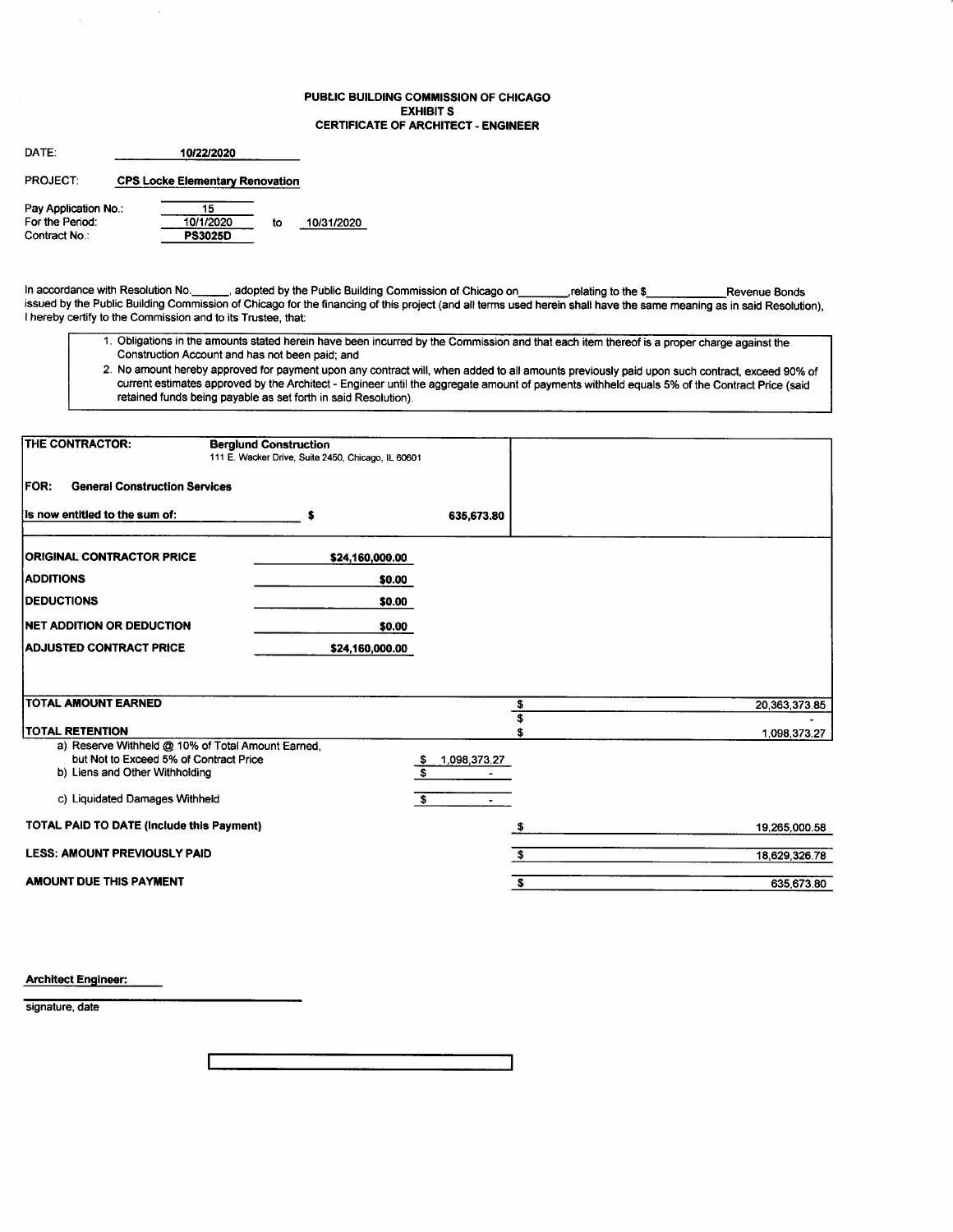| <b>APPLICATION AND CERTIFICATE FOR PAYMENT</b>                                                                                                                      |                          |                                                                                  | 50156<br>Invoice #:                                                                                                                                                                                                                                                                                                                                                                                                                                    |
|---------------------------------------------------------------------------------------------------------------------------------------------------------------------|--------------------------|----------------------------------------------------------------------------------|--------------------------------------------------------------------------------------------------------------------------------------------------------------------------------------------------------------------------------------------------------------------------------------------------------------------------------------------------------------------------------------------------------------------------------------------------------|
| To Owner: Public Building Commission of Chicago<br>50 West Washington Street Room 200<br>Richard J Daley Center<br>Chicago, IL 60602                                |                          | Project: 519012- CPS Locke Elementary<br>Renovation                              | Distribution to:<br>15<br><b>Application No.:</b><br>Owner<br><b>Architect</b><br>Contractor<br>10/31/2020<br>Period To:                                                                                                                                                                                                                                                                                                                               |
| From Contractor: Berglund Construction<br>8410 S South Chicago Avenue<br>Chicago, IL 60617                                                                          | Via Architect:           | <b>RADA Architects</b><br>233 N. Michigan Avenue, Suite 1900<br>Chicago IL 60601 | <b>Project Nos:</b>                                                                                                                                                                                                                                                                                                                                                                                                                                    |
| Contract For:                                                                                                                                                       |                          |                                                                                  | <b>Contract Date:</b>                                                                                                                                                                                                                                                                                                                                                                                                                                  |
| <b>CONTRACTOR'S APPLICATION FOR PAYMENT</b><br>Application is made for payment, as shown below, in connection with the Contract.<br>Continuation Sheet is attached. |                          |                                                                                  | The undersigned Contractor certifies that to the best of the Contractor's knowledge,<br>information, and belief, the work covered by this Application for Payment has been<br>completed in accordance with the Contract Documents. That all amounts have been<br>paid by the Contractor for Work for which previous Certificates for Payment were<br>issued and payments received from the Owner, and that current payment shown<br>herein is now due. |
| 1. Original Contract Sum Washington Contract Contract Contract Sum                                                                                                  |                          | \$24,160,000.00<br>\$0.00                                                        | <b>Berglund Construction</b><br><b>CONTRACTOR:</b>                                                                                                                                                                                                                                                                                                                                                                                                     |
| 3. Contract Sum To Date                                                                                                                                             |                          | \$24,160,000.00                                                                  | DocuSigned by:                                                                                                                                                                                                                                                                                                                                                                                                                                         |
| 4. Total Completed and Stored To Date                                                                                                                               |                          | \$20,363,373.85                                                                  | Date: 10/22/2020<br>nd Birdund                                                                                                                                                                                                                                                                                                                                                                                                                         |
| 5. Retainage:<br>5.39% of Completed Work<br>0.00% of Stored Material                                                                                                | \$1,098,373.27<br>\$0.00 |                                                                                  | 392E633C8591480.<br>state of: Wind S.<br>County of: COOK<br>Subscribed and swgrft to before me this 770 <sup>d</sup><br>Notary Public:<br>My Commission expires.                                                                                                                                                                                                                                                                                       |
| Total Retainage contracts of the contracts and a Total Retainage                                                                                                    |                          | \$1,098,373.27                                                                   |                                                                                                                                                                                                                                                                                                                                                                                                                                                        |
| 6. Total Earned Less Retainage                                                                                                                                      |                          | \$19,265,000.58                                                                  | ARCHITECT'S CERTIFICATE FOR PAYMENT<br>In accordance with the Contract Documents, based on of site observations and The server comprising the above application, the Architect certifies to the Qyvin the Health of the Server Ar                                                                                                                                                                                                                      |
| 7. Less Previous Certificates For Payments                                                                                                                          |                          | \$18,629,326.78                                                                  |                                                                                                                                                                                                                                                                                                                                                                                                                                                        |
| 8. Current Payment Due                                                                                                                                              |                          | \$635,673.80                                                                     | State of Illinois                                                                                                                                                                                                                                                                                                                                                                                                                                      |
| 9. Balance To Finish, Plus Retainage                                                                                                                                |                          | \$4,894,999.42                                                                   | Commission A<br>AMOUNT CERTIFIED \$635,673.80                                                                                                                                                                                                                                                                                                                                                                                                          |
|                                                                                                                                                                     |                          |                                                                                  | (Attach explanation if amount certified differs from the amount applied. Initial all figures on this Application and on<br>Continuation Sheet that are changed to conform with the amount certified.)                                                                                                                                                                                                                                                  |
| <b>CHANGE ORDER SUMMARY</b>                                                                                                                                         | <b>Additions</b>         | Deductions                                                                       |                                                                                                                                                                                                                                                                                                                                                                                                                                                        |
| Total changes approved<br>in previous months by Owner                                                                                                               | \$0.00                   | \$0.00                                                                           | <b>ARCHITECT:</b><br>10/22/20                                                                                                                                                                                                                                                                                                                                                                                                                          |
| <b>Total Approved this Month</b>                                                                                                                                    | \$0.00                   | \$0.00                                                                           | Date:<br>By:                                                                                                                                                                                                                                                                                                                                                                                                                                           |
| <b>TOTALS</b>                                                                                                                                                       | \$0.00                   | \$0.00                                                                           | This Certificate is not negotiable. The AMOUNT CERTIFIED is payable only to the<br>Contractor named herein. Issuance, payment, and acceptance of payment are without                                                                                                                                                                                                                                                                                   |
| Net Changes By Change Order                                                                                                                                         | \$0.00                   |                                                                                  | prejudice to any rights of the Owner or Contractor under this Contract.                                                                                                                                                                                                                                                                                                                                                                                |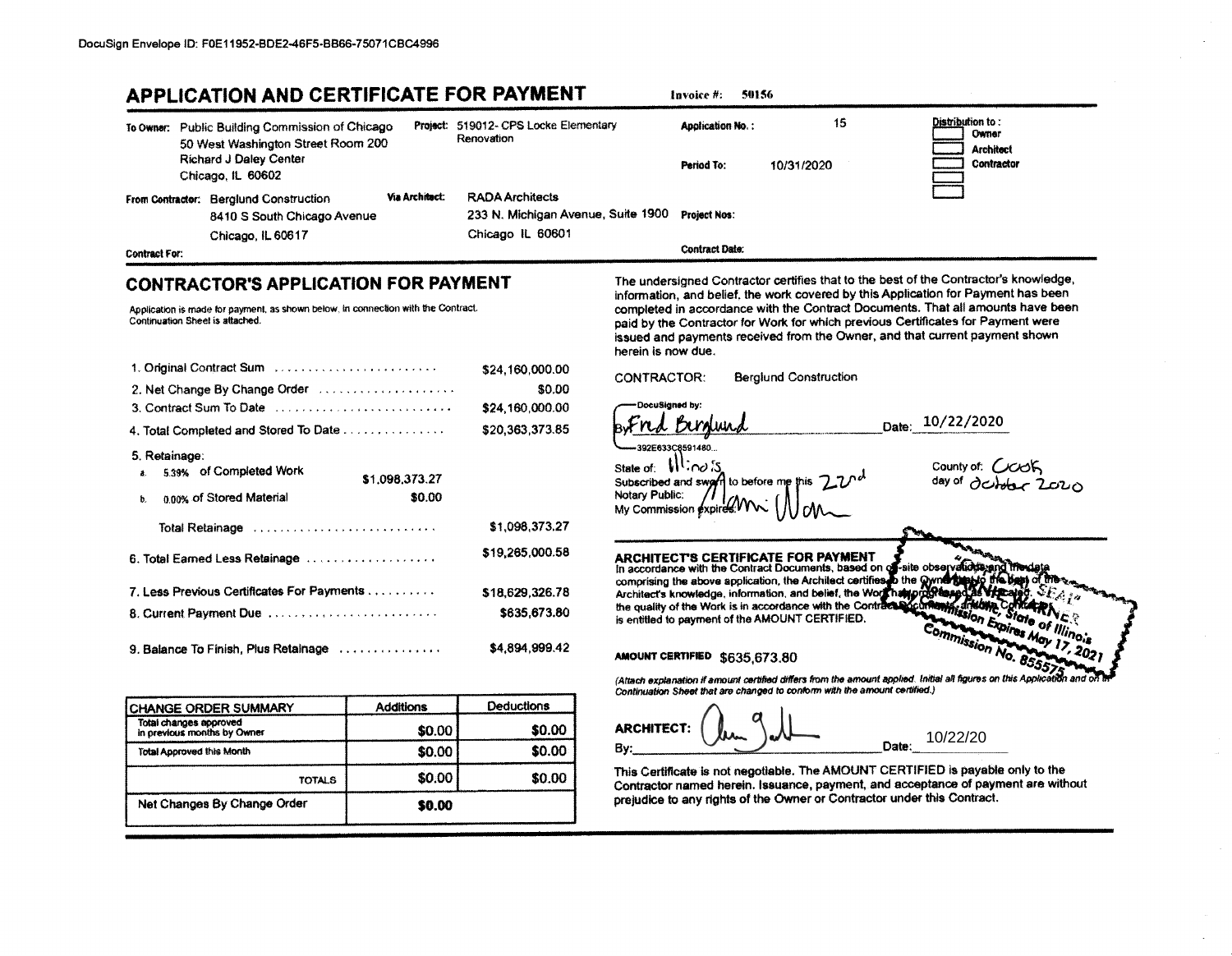#### PUBLIC BUILDING COMMISSION OF CHICAGO

# EXHIBIT A - PART 1<br>CONTRACTOR'S SWORN STATEMENT AND AFFIDAVIT FOR PARTIAL PAYMENT (page 1 of 2)

|                    |                                                                                           | CONTRACTOR 3 SHORN STATEMENT AND ALLIGATED VILLAGED AT HER CHARGE.                                                                                                                                                                                                                                                                                                                                                                                                                                                                                                                                                                                                                                 |                                            |
|--------------------|-------------------------------------------------------------------------------------------|----------------------------------------------------------------------------------------------------------------------------------------------------------------------------------------------------------------------------------------------------------------------------------------------------------------------------------------------------------------------------------------------------------------------------------------------------------------------------------------------------------------------------------------------------------------------------------------------------------------------------------------------------------------------------------------------------|--------------------------------------------|
| Project            | CPS Locke Elementary Revovation                                                           |                                                                                                                                                                                                                                                                                                                                                                                                                                                                                                                                                                                                                                                                                                    | <b>Berglund Construction</b><br>CONTRACTOR |
| PBC Project #05345 |                                                                                           |                                                                                                                                                                                                                                                                                                                                                                                                                                                                                                                                                                                                                                                                                                    |                                            |
|                    | Job Location 2828 North Oak Avenue, Chicago, IL 60634                                     |                                                                                                                                                                                                                                                                                                                                                                                                                                                                                                                                                                                                                                                                                                    |                                            |
|                    | Owner Public Building Commission Of Chicago                                               |                                                                                                                                                                                                                                                                                                                                                                                                                                                                                                                                                                                                                                                                                                    | <b>APPLICATION FOR PAYMENT #15</b>         |
|                    | STATE OF ILLINOIS }<br>SS<br>COUNTY OF COOK                                               | The affiant, being first duly sworn on oath, deposes and says that hershe is Fred Berglund - President, of Berglund Construction, an Illinois corporation, and duly authorized to make this Affidavit in behalf of said corpor<br>and that said corporation is the Contractor with the PUBLIC BUILDING COMMISSION OF CHICAGO, Owner, under Contract No. PS3025D dated the 10th day of September, 2019, for the following project:                                                                                                                                                                                                                                                                  |                                            |
|                    |                                                                                           | CPS Locke Elementary Renovation<br>635,673.80<br>that the following statements are made for the purpose of procuring a partial payment of                                                                                                                                                                                                                                                                                                                                                                                                                                                                                                                                                          | under the terms of said Contract:          |
|                    | services, furnished or prepared by each of them to or on account of said work, as stated: | That the work for which payment is requested has been completed, free and clear of any and all claims, liens, charges, and expenses of any kind or nature whatsoever, and in full compliance with the contract documents and t<br>purposes of said contract, the following persons have been contracted with, and have furnished or prepared materials, equipment, supplies, and services for, and having done labor on said improvement. That the respective am<br>of money due and to become due to each of them respectively. That this statement is a full, true, and complete statement of all such persons and of the full amount now due and the amount heretofore paid to each of them for |                                            |

# **CONSTRUCTION (pre con; trades; gel req)**

| <b>PRECONSTRUCTION SERVICES</b> |                                                                                    |                                               |                                          |                   |                             |                                 |          | -------Work Completed-------- |         |               |           |                         |                |                   |
|---------------------------------|------------------------------------------------------------------------------------|-----------------------------------------------|------------------------------------------|-------------------|-----------------------------|---------------------------------|----------|-------------------------------|---------|---------------|-----------|-------------------------|----------------|-------------------|
| TTEM #<br>(same on<br>SOV)      | Subcontractor Name & Address                                                       | Type of Work                                  | Original contract<br>amount: initial GMP | PBC Change Orders | Geni Contr<br>Change Orders | <b>Adjusted Contract</b><br>Amt | Complete | Previous                      | Current | Total to date | retainage | net previous<br>billing | net amount due | remaining to bill |
| 00500                           | <b>Berglund Construction</b><br>111 E. Wacker Dr., Suite 2450<br>Chicago, IL 60601 | Preconstruction Services                      | 143,000.00                               | 0.00              | 0.00                        | 143,000.00                      | 100%     | 143,000.00                    | 0.00    | 143.000.00    | 0.00      | 143.000.00              | 0.00           | 0.00              |
| 00510                           | Valor Technologies<br>3 Northpoint Court<br>Bolingbrook, IL 60440                  | Abatement Spring Break Work Exploratory       | 11,885.00                                | 0.00              | 0.00                        | 11,885.00                       | 100%     | 11,885.00                     | 0.00    | 11.885.00     | 0.00      | 11,885.00               | 0.00           | 0.00              |
| 00511                           | Brandenburger Plumbing<br>3245 W. 111th St.<br>Chicago, IL 60655                   | Televise Roof Drains Pre-con                  | 6,750.00                                 | 0.00              | 0.00                        | 6,750.00                        | 100%     | 6,750.00                      | 0.00    | 6,750.00      | 0.00      | 6,750.00                | 0.00           | 0.00              |
| 00530                           | <b>Beralund Construction</b><br>111 E. Wacker Dr., Suite 2450<br>Chicago, IL 60601 | Spring Break & Spandrel Beam Exploratory Work | 38.414.00                                | 0.00              | 0.00                        | 38.414.00                       | 100%     | 38.414.00                     | 0.00    | 38.414.00     | 0.00      | 38.414.00               | 0.00           | 0.00              |
|                                 |                                                                                    | <b>Subtotal Preconstruction Services</b>      | 200,049.00                               | 0.00              | 0.00                        | 200,049.00                      | 100%     | 200.049.00                    | 0.00    | 200.049.00    | 0.00      | 200,049.00              | 0.00           | 0.00              |

 $\mathcal{L}^{\mathcal{L}}$ 

÷.

### COST OF WORK

|                                   | <b>ITRADE CONTRACTOR COSTS</b>                                                  |                             |                                          |                   |                             |                                 |            |            |          |               |           |                         |                |                   |
|-----------------------------------|---------------------------------------------------------------------------------|-----------------------------|------------------------------------------|-------------------|-----------------------------|---------------------------------|------------|------------|----------|---------------|-----------|-------------------------|----------------|-------------------|
| <b>ITEM #</b><br>(same on<br>SOV) | Subcontractor Name & Address                                                    | Type of Work                | Original contract<br>amount: initial GMP | PBC Change Orders | Geni Contr<br>Change Orders | <b>Adjusted Contract</b><br>Amt | % Complete | Previous   | Current  | Total to date | retainage | net previous<br>billing | net amount due | remaining to bill |
| 00000                             | Gail White Interiors<br>4430 Butterfield Road<br>Hillside, IL 60162             | <b>Window Treatments</b>    | 0.00                                     | 112.063.00        | 0.00                        | 112,063.00                      | 95%        | 100,411.00 | 6,048.85 | 106.459.85    | 10.645.98 | 90.369.90               | 5,443.97       | 16,249.13         |
| 01168                             | <b>BCC</b>                                                                      | Site Work                   | 0.00                                     | 54,880.00         | 0.00                        | 54,880.00                       | 68%        | 34,934.81  | 2,415.72 | 37,350.53     | 867.53    | 33,188.07               | 2.294.93       | 19.397.00         |
| 01215                             | <b>Berglund Construction</b><br>8410 S. South Chicago Ave.<br>Chicago, IL 60617 | <b>Expedited Schedule C</b> | 0.00                                     | 733.022.00        | 0.00                        | 733,022.00                      | 80%        | 583,022.00 | 0.00     | 583.022.00    | 29.151.11 | 553,870.89              | 0.00           | 179,151.11        |
| 01535                             | Bofo Waterproofing Systems<br>5521 W. 110th St. Unit #9<br>Oak Lawn, IL 60453   | Waterproofing               | 0.00                                     | 31.250.00         | 0.00                        | 31.250.00                       | 0%         | 0.00       | 0.00     | 0.00          | 0.00      | 0.00                    | 0.00           | 31,250.00         |
| 01575                             | Unity Fencing<br>2532 W. Warren Blvd.<br>Chicago, IL 60612                      | <b>Temporary Fence</b>      | 11,109.00                                | 17.320.13         | 0.00                        | 28,429.13                       | 100%       | 28,429.13  | 0.00     | 28.429.13     | 1.421.46  | 27,007.67               | 0.00           | 1,421.46          |
| 01700                             | Awarded to Ornelas                                                              | Remove/Reinstall Windows    | 36,234.00                                | 0.00              | $-36.234.00$                | 0.00                            | #DIV/0!    | 0.00       | 0.00     | 0.00          | 0.00      | 0.00                    | 0.00           | $0.00 -$          |